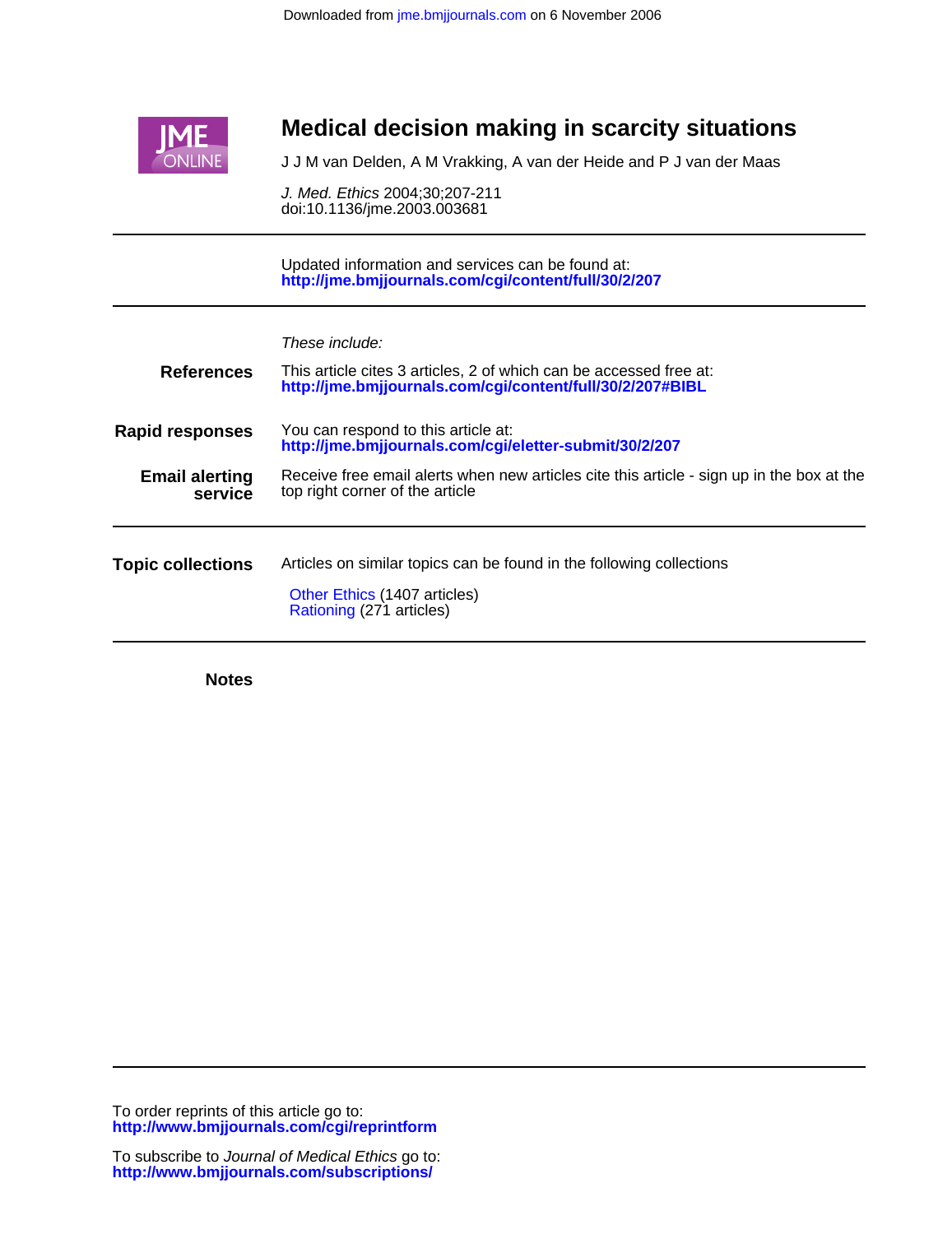## RESEARCH ETHICS

# Medical decision making in scarcity situations

J J M van Delden, A M Vrakking, A van der Heide, P J van der Maas

J Med Ethics 2004;30:207–211. doi: 10.1136/jme.2003.003681

The issue of the allocation of resources in health care is here to stay. The goal of this study was to explore the views of physicians on several topics that have arisen in the debate on the allocation of scarce resources and to compare these with the views of policy makers. We asked physicians (oncologists, cardiologists, and nursing home physicians) and policy makers to participate in an interview about their practices and opinions concerning factors playing a role in decision making for patients in different age groups. Both physicians and policy makers recognised allocation decisions as part of their reality. One of the strong general opinions of both physicians and policy makers was the rejection of age discrimination. Making allocation decisions as such seemed to be regarded as a foreign entity to the practice of medicine. In spite of the reluctance to make allocation decisions, physicians sometimes do. This would seem to be only acceptable if it is justified in terms of the best interests of the patient from whom treatment is withheld.

...........................................................................

.............................................................................................................................. .

Medicine by definition is a need driven<br>the needs of their patients, whether these<br>are articulated or not. The habit of recoording to system. Doctors and nurses respond to I the needs of their patients, whether these are articulated or not. The habit of responding to the cry ''is there a doctor around?'' is one of the backbones of medicine, but it inevitably also has its drawbacks. One of them is that needs tend to be endless, whereas the funds allocated to the healthcare system, be it 8% of the gross national product (as in the Netherlands) or 13% of it (as in the  $US$ ),<sup>1</sup> are not. The fact that healthcare needs are indeed endless is not only derived from ever more demanding patients who seem to value their health above all other goods, but is in a sense the result of medicine's own success. Preventing an early death not only results in longer life but often also in a prolonged need for medical support.<sup>2</sup> The success of medical treatment of myocardial infarction is a case in point. Those who survive the acute heart attack have an increased risk for developing new cardiac diseases and many of them will therefore need continued medical attention. The simple truth is that effective health care tends to become more expensive. Allocation of scarce resources, therefore, will remain a problem of modern health care.

This allocation problem has triggered (among other things) a lengthy debate among ethicists on the justified (or unjustified) role of nonmedical criteria in decision making. One focus in this debate certainly has been on age. Daniels for example pointed to the fact that limiting health care at a certain age need not be regarded as age discrimination because we all hope to live to that age. By taking an intragenerational view on this, instead of construing it as an intergenerational conflict, the prudent planner would certainly be able to accept some form of age based rationing.<sup>3</sup> Callahan also argued for this, but on totally different grounds. His theory was based on a detailed account of what it means to be old and what goals should be pursued at old age and what not. According to Callahan, coming to terms with the fact that life is finite should be a major issue in this phase of life, not striving for immortality. After a certain age, therefore, life sustaining treatments should no longer be applied.4 Harris basically rejects age based rationing because what counts most, according to him, is any person's wish to prolong his or her life. He admits, however, that death at young age is a tragedy, while a misfortune at old age: at least the latter has had his or her fair innings.<sup>5</sup> In the Netherlands, government committees have tried to formulate policies on the basis of some of these views, but their advice was never really implemented.<sup>67</sup>

Apart from the discussion about the tenability of these arguments, there also is a discussion about the locus of decision making: should it be on the macro level, on the micro level, or could some of the responsibility be shared between government and profession?

The present study was based on three epidemiological observations. Firstly, the percentage of elderly in the population will rise. It is expected that by the year 2035 about 25% of the Dutch population will be over 65 years of age.<sup>8</sup> Secondly, more non-treatment decisions are being taken.<sup>9</sup> Thirdly, it is expected that the costs of health care will rise. The latter is expected not only because of the demographical trend, but also because the average age specific demand for health care will rise. This is so, because medical interventions tend to become less dangerous and can therefore be applied at an increasingly old age and also because the consumer of the future health care is expected to be more demanding. The goal of this study was to explore the views of physicians on several topics that have arisen in the debate on the allocation of scarce resources with a particular focus on the role of age, and to compare these with the views of policy makers.

#### METHODS

We asked oncologists, cardiologists, and nursing home physicians in the southwest region of the Netherlands (Utrecht, Zuid-Holland, southern

See end of article for authors' affiliations .......................

Correspondence to: Johannes J M van Delden; jjmvandelden@jc.azu.nl

Revised version received 23 April 2003 Accepted for publication 2 June 2003 .......................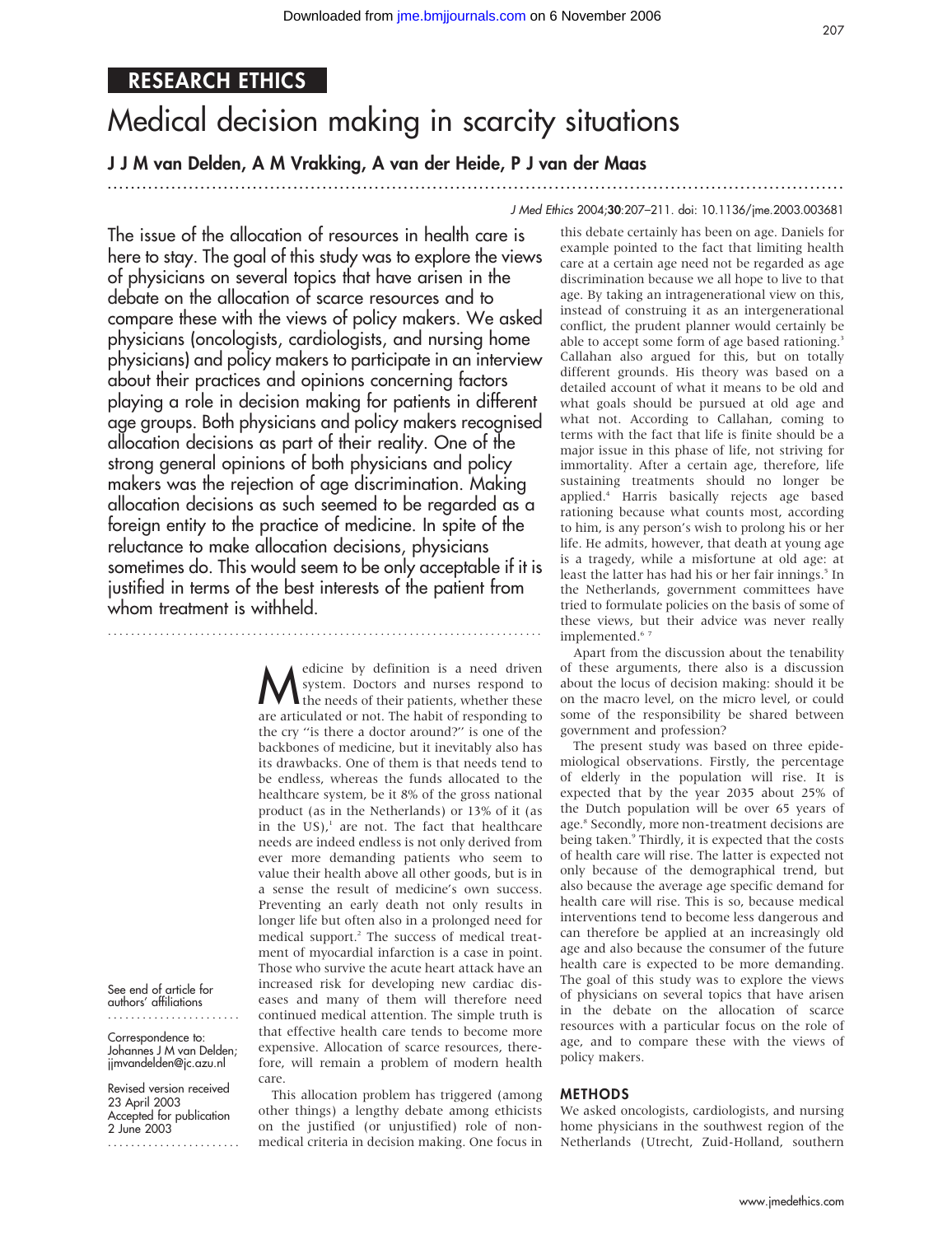part of Noord-Holland, western part of Noord-Brabant) to participate in an interview about their practices and opinions concerning factors playing a role in their medical decision making for patients in different age groups. These specialties were selected because elderly patients form a relevant proportion of their patient population and they generate a relevant part of the costs of health care. The respondents were selected by drawing a systematic sample from the respective professional register, which were ordered by postal code. All physicians had to have been registered in their specialty for at least 2 years. Respondents were visited by specially trained interviewers.

We asked policymakers from insurance companies (directors, senior staff, and medical advisors), governmental bodies (members of parliament, senior civil servants from the ministry of health, or from advisory councils), and healthcare institutions (general hospitals, academic hospitals, and nursing homes) to participate in an interview by telephone. We included respondents from insurance companies because they play a key role in the Dutch health care system collecting premium income, financing the system, and monitoring the quality, costs, and effectiveness of care services. All respondents were selected by the ''snowball method''. This meant that we asked key persons to advise us which key players in top positions we should ask to participate.

Physicians at interview were asked to describe their practices concerning the treatment of seriously ill patients, discussing both real cases and hypothetical ones. Policymakers were asked what in their opinion should play a role in these practices. The questionnaire also included 14 statements, which were identical for physicians and policy makers, and the answers to these statements are reported here. They were based on a literature study of the main ethical lines of reasoning concerning allocation decisions in health care. In the statements, both thoughts about the locus of decision making as well as ideas about proper arguments were studied. The statements were introduced in a way that explicitly referred to issues concerning the allocation of scarce resources. They were presented to the respondents in a random order. Respondents could respond to these statements on a five point Likert scale from ''totally agree'' to "totally disagree".

#### ANALYSIS

Differences were calculated with the Mann-Whitney test between physicians from the different specialties and between all physicians and policy makers for a three point scale. That is, ''totally agree'' and ''more agree than disagree'' was regarded as one category, as were ''totally disagree'' and ''more disagree than agree''. Only percentage agreement is shown. Answers were considered significantly different if the p value was equal to or less than 0.05. A principal components analysis was performed on the opinions of the respondents, but this failed to reveal any relationships. The analysis on 14 opinions resulted in a value of 0.17 of the first component, which is very low, and means that the opinions were virtually uncorrelated to each other.

#### RESULTS

The response rates were 42% for the cardiologists, 59% for the oncologists, and 91% for the nursing home physicians (table 1). Mean age of the physician respondents and the distribution of their sex did not deviate from those of all physicians in these specialities in the Netherlands. The mean number of beds in the institution where the respondents work indicates that they represent rather large hospitals (oncologists and cardiologists) or nursing homes (nursing home physicians).

|                                                                   | <b>Oncologists</b><br>$(n = 30)$ | <b>Nursing</b><br>home<br>physicians<br>$(n = 29)$ | Cardiologists<br>$(n = 21)$ | Policy<br>makers<br>$(n = 29)$ |
|-------------------------------------------------------------------|----------------------------------|----------------------------------------------------|-----------------------------|--------------------------------|
| Response (%)<br>Age (mean,                                        | 59                               | 91                                                 | 42                          | 76                             |
| years)                                                            | 49                               | 44                                                 | 48                          | Unknown                        |
| Women (%)<br>Estimated<br>proportion of<br>patients aged          | 23                               | 52                                                 | 5                           | 24                             |
| $>65$ years (%) 41<br>Estimated<br>proportion of<br>patients aged |                                  | 89                                                 | 64                          | Na                             |
| $>80$ years (%) 9<br>Hospital beds                                |                                  | 65                                                 | 17                          | Na                             |
| (mean)                                                            | 572                              | 181                                                | 566                         | Na                             |

To be able to speak with 29 policy makers we had to contact 38 persons. If a policy maker was not able to participate in the interview we asked him to identify another key person in his field. Nine contacts did not result in an interview, for several reasons: they were too busy, or thought they were not the right person for the interview; one could not be reached; another one had changed jobs. The respondents consisted of 10 key persons from insurance companies, eight from governmental bodies and 11 from healthcare institutions (both hospitals and nursing homes). The total number of respondents interviewed was 109: 80 physicians and 29 policy makers.

The answers to the 14 statements are described in tables 2, 3, and 4. Table 2 describes the answers to the statements concerning the use of some selection criteria. Both physicians and policy makers reject age discrimination as such (second statement, table 2). Shortage of staff, with scarcity of beds as a result, is still almost unanimously rejected as grounds for age selection, but half of physicians want to use expensive life-prolonging treatments primarily to save the life of people younger than 75 years. In case of scarcity of organs for transplantation two thirds felt it was acceptable to select patients on their age. The percentage of agreement among policy makers for these statements also grew in this order, but remained less than among physicians.

On three statements the policy makers significantly disagreed with the physicians. They less frequently thought that under treatment of older patients occurs. Moreover, they were more prepared to use expensive life-prolonging treatment for elder patients, and were less prepared to allow physicians to use social criteria.

There is a significant difference between specialties about whether expensive life-prolonging treatments should be primarily used to prevent the death of people  $\leq$ 75 years of age. Almost two thirds of oncologists agreed with this statement, while two thirds of the nursing home physicians disagreed. The latter responded in the same way as the policy makers.

Table 3 demonstrates the locus of decision making. Physicians primarily look to the government for making allocation decisions. According to 91% of the physicians, their primary concern should be the interests of their patients. They accept that their decisions influence the distribution of means and are willing to take this into account. Guidelines on making individual treatment choices in this area was welcomed by 56%, and the same percentage of physicians do not think that restrictions enforced by the government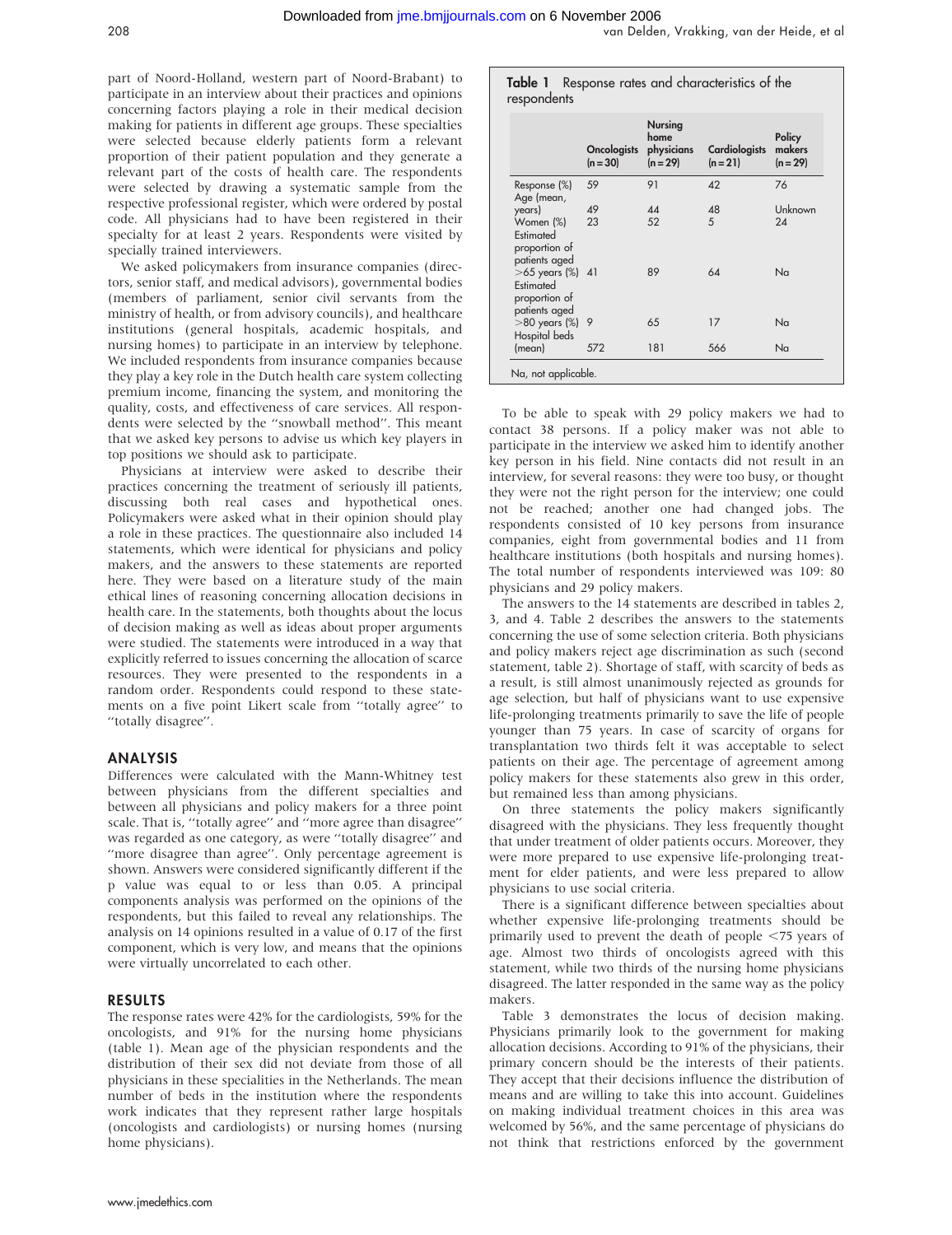|                                                                                                                                                                                         | Agreement with statement (%) |                                      |                          |                                          |                                       |
|-----------------------------------------------------------------------------------------------------------------------------------------------------------------------------------------|------------------------------|--------------------------------------|--------------------------|------------------------------------------|---------------------------------------|
| <b>Statement</b>                                                                                                                                                                        | Oncology<br>$(n = 30)$       | <b>Nursing</b><br>home<br>$(n = 29)$ | Cardiology<br>$(n = 21)$ | <b>Physicians</b><br>total<br>$(n = 80)$ | <b>Policy</b><br>makers<br>$(n = 29)$ |
| In older patients under treatment occurs more<br>often than in younger patients ( $p = 0.03$ *)<br>Older patients shouldn't be victims of scarcity                                      | - 73                         | 62                                   | 75                       | 70                                       | 45                                    |
| in health care more often than younger<br>patients<br>In case of scarcity of beds as a consequence<br>of a shortage of staff, it is acceptable that                                     | 93                           | 86                                   | 76                       | 86                                       | 83                                    |
| patients are selected by their age upon<br>admission<br>Expensive life prolonging treatments should<br>be used primarily to prevent the death of<br>people younger than 75 years of age | 3                            | $\overline{7}$                       | 10                       | 6                                        | $\overline{7}$                        |
| $(p=0.02^*, p=0.002\dagger)$<br>In case of scarcity of organs for<br>transplantation it is acceptable that patients                                                                     | 63                           | 35                                   | 52                       | 50                                       | 28                                    |
| are selected on their age<br>A good physician takes the functions that a<br>patient fulfils in family and society into<br>account in important medical decisions.                       | 73                           | 62                                   | 67                       | 68                                       | 48                                    |
| $(p = 0.009^*)$                                                                                                                                                                         | 53                           | 59                                   | 76                       | 61                                       | 39                                    |

\*Significant difference with Mann-Whitney test (p≤0.05) between all physicians and policy makers.<br>†Significant difference with Mann-Whitney test (p≤0.05) between oncologists and nursing home physicians.

interfere with good medical practice. The policy makers mainly agreed with physicians about the statements.

In table 4 three important ethical positions concerning allocation decisions are described. The first statement reflects Callahan's idea about the natural life span. The second describes the fair innings argument put forward by John Harris. The last statement formulates Norman Daniels' distributive rule, which a prudent planner would have chosen. A large majority of physicians agree with the first statement, whereas three quarters of them reject the other two. Policy makers gave broadly similar answers.

that these types of decisions occur and have opinions about them. One of the strong general opinions of both physicians and policy makers is the rejection of age discrimination. This general opinion is qualified in specific circumstances. Shortage of staff and the resulting scarcity of beds is still almost unanimously rejected as grounds for age selection but half of physicians agree that expensive life prolonging treatments should be primarily used to save the life of people  $<$ 75 years. In case of scarcity of organs for transplantation, two thirds of respondents find it acceptable to select patients based on their age. The percentage of agreement among policy makers also grew for this sequence of justifications for selection according to age, but remained less than among physicians. One explanation could be that physicians tend to also use age as a proxy for the chance of medical success. We

### **DISCUSSION**

Both physicians and policy makers recognise allocation decisions are part of the current medical reality. They believe

|                                                                                                                                                                                          | Agreement with statement (%) |                                      |                          |                                          |                                |
|------------------------------------------------------------------------------------------------------------------------------------------------------------------------------------------|------------------------------|--------------------------------------|--------------------------|------------------------------------------|--------------------------------|
| <b>Statement</b>                                                                                                                                                                         | Oncology<br>$(n=30)$         | <b>Nursing</b><br>home<br>$(n = 29)$ | Cardiology<br>$(n = 21)$ | <b>Physicians</b><br>total<br>$(n = 80)$ | Policy<br>makers<br>$(n = 29)$ |
| A good doctor's prime concern is for the<br>interests of patients, who are committed to his<br>or her care, even if this leads to a less<br>efficient allocation of the scarce resources |                              |                                      |                          |                                          |                                |
| $(p = 0.05)^*$<br>Not the doctor but the government should<br>make choices concerning the allocation of<br>scarce resources on other than medical                                        | 83                           | 93                                   | 100                      | 91                                       | 83                             |
| grounds<br>Physicians also have to consider the<br>justifiability of their decisions when these<br>influence the allocation of scarce medical                                            | 67                           | 62                                   | 76                       | 68                                       | 76                             |
| resources<br>Clear government policy concerning health<br>care for the elderly can provide guidance<br>when justifying medical decisions in                                              | 90                           | 93                                   | 86                       | 90                                       | 93                             |
| individual cases<br>Restrictions enforced by the government<br>disturb good medical decision making for                                                                                  | 63                           | 45                                   | 62                       | 56                                       | 66                             |
| individual patients                                                                                                                                                                      | 37                           | 41                                   | 60                       | 44                                       | 52                             |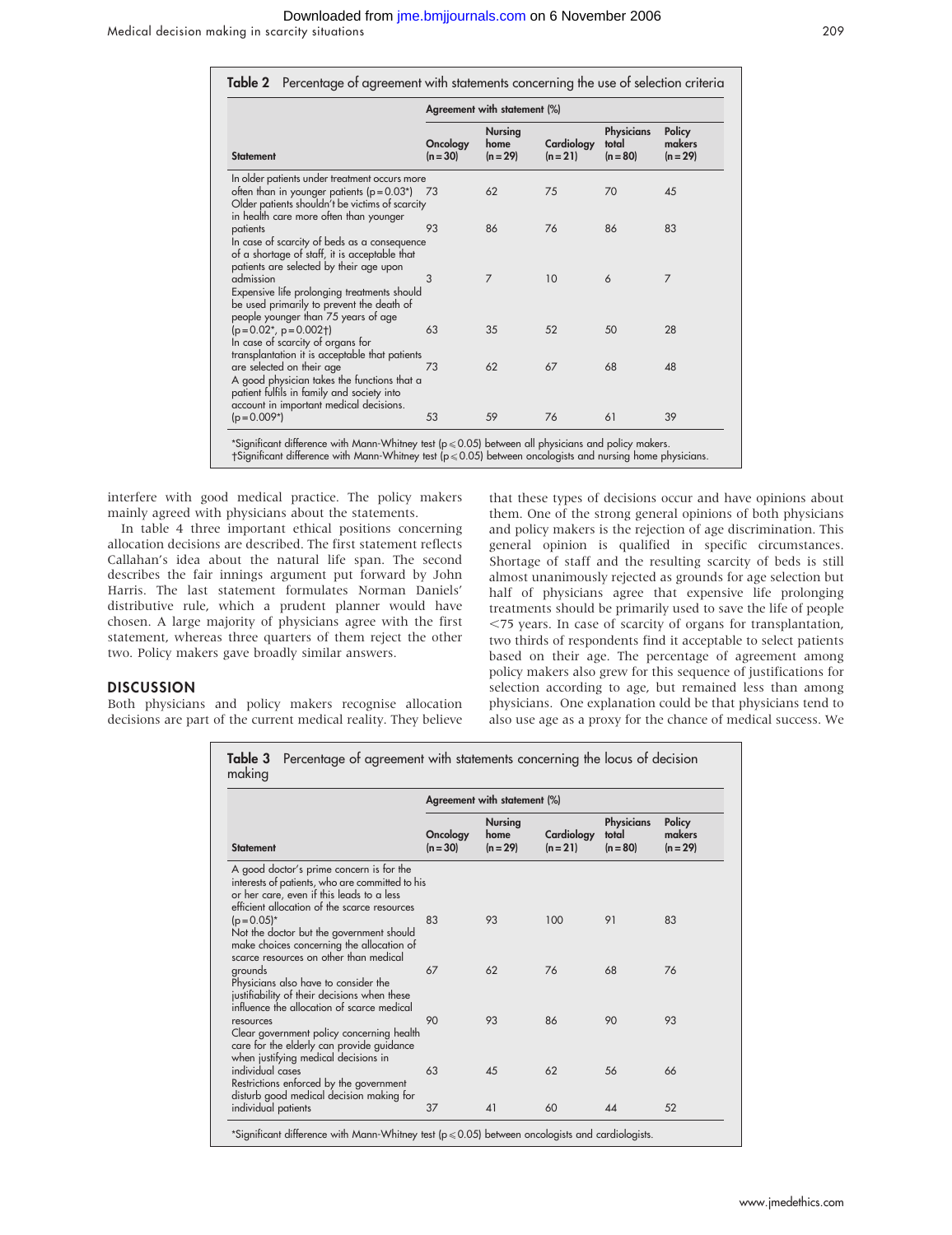210 van Delden, Vrakking, van der Heide, et al

|                                                                                                                                                                                                                                      | Agreement with statement (%) |                                      |                          |                                       |                                       |
|--------------------------------------------------------------------------------------------------------------------------------------------------------------------------------------------------------------------------------------|------------------------------|--------------------------------------|--------------------------|---------------------------------------|---------------------------------------|
| <b>Statement</b>                                                                                                                                                                                                                     | Oncology<br>$(n = 30)$       | <b>Nursing</b><br>home<br>$(n = 29)$ | Cardiology<br>$(n = 21)$ | <b>Physicians</b><br>total $(n = 80)$ | <b>Policy</b><br>makers<br>$(n = 29)$ |
| In the care for older people improvement of<br>quality of life should be more important than<br>prolonging life $(p=0.04)^*$<br>Because elderly patients have lived the greatest<br>part of their life, younger patients should have | 87                           | 100                                  | 100                      | 95                                    | 93                                    |
| more rights to life prolonging treatment than<br>older patients<br>Scarce life prolonging treatments should be                                                                                                                       | 13                           | 24                                   | 33                       | 23                                    | 17                                    |
| allocated in such a way that as many people<br>as possible reach the mean life expectancy.                                                                                                                                           | 23                           | 24                                   | 21                       | 23                                    | 21                                    |

do not think, however, that the agreement with these statements among physicians can be explained entirely by the fact that they might have read them as containing only medical information as the context and the wording of the statements underlined the non-medical content of the criteria. Moreover, the fact that 61% of physicians accept social conditions as valid criteria for allocation decisions shows that in certain circumstances they accept criteria that are not strictly medical.

Physicians tend to primarily look to the government for making allocation decisions. In their view, their primary concern should be the interests of their patients. They accept that their decisions influence the distribution of means and are willing to take this into account, but choosing between patients is not their job. This is consistent with their acceptance of guidelines to make individual treatment choices and even of restrictions enforced by the government. Interestingly enough, policy makers agree with them in all these statements. They clearly accept a role for physicians who give priority to the interests of their patients, not to those of society at large. The position of the respondents could be summarised as follows: the main virtue of physicians is compassion not justice. We agree.

We also tried to capture the main thoughts of three important ethical positions in the statements. The fair innings and intragenerational distribution arguments of health care were rejected. It is interesting that the latter idea has as little support among policy makers as among physicians. In a recent report of the scientific council for government policy, Daniels's ideas were explicitly quoted as a good way of distributing scarce resources in health care. <sup>7</sup> This theory applies a Rawlsian line of thinking involving a veil of ignorance and a prudent planner who is stripped of knowledge about his future position and health status. It is therefore by nature rather theoretical, which could explain its unattractiveness among physicians but less so among policy makers.

Our study shows that Callahan's theory is accepted as the best theory both by physicians and by policy makers. We found an overwhelming support for the idea that in old age improving quality of life should have priority over prolonging life. An important feature of this statement is that nontreatment is suggested to be beneficial for the patient. It would seem, therefore, that making choices between patients may be acceptable if this is justified in terms of the interests of the patient from whom treatment is withheld. In such cases it appears to be accepted that some deaths that could have been prevented are allowed to happen.

Of course this study has its limits. The findings of this study cannot be generalised for other specialties and the number of respondents was limited. Moreover, it is impossible to do justice to a complete ethical theory and reduce it to one statement at the same time. Even if we managed to capture the main thoughts of such theory in one line, the result may have been rather difficult for the respondents to interpret. Nevertheless, we feel that the findings reflect the normative beliefs of relevant stakeholders in the scarcity debate.

What practical wisdom have we found? We think two key messages emerge. Firstly, making allocation decisions is regarded as a foreign entity in the practice of medicine. The interesting thing is that this not only is the view held by physicians but also by policy makers. Related to this view is the idea that the government should take responsibility and make the allocation decisions. Guidelines appear to be an accepted method for doing so.

Secondly, in spite of the reluctance to make allocation decisions, physicians sometimes do. Based on the large acceptance of the statement reflecting Callahan's theory, the main idea seems to be that this is only acceptable if justified in terms of the interests of the patient from whom treatment is withheld. This would seem to be related to a view that emphasises a different understanding of old age. If persons would be prepared to accept that life is finite and some form of decline is part of life, this would influence the sort of demand these persons put on health care. In this view both physicians and patients are invited to realise that the fact that humans are mortal is fundamental to everything we value and treasure.<sup>10</sup>

#### Authors' affiliations .....................

A M Vrakking, A van der Heide, P J van der Maas, Department of Public Health, Erasmus MC, Rotterdam, Netherlands

J J M van Delden, Julius Center for Health Sciences, University Medical Centre, Utrecht, Netherlands

This study was supported by a grant from the Dutch Organisation for Scientific Research.

At the time of the study JMM van Delden was at the Centre for Bioethics and Health Law, Utrecht University, Netherlands.

#### **REFERENCES**

- Organisation for Economic Co-operation and Development. Health data 2002. Paris, France: OECD, 2002.
- 2 **Bonneux L**, Barendregt JJ, Nusselder WJ, et al. Preventing fatal diseases increases healthcare costs: cause elimination life table approach. BMJ 1998;316:26–9.
- 3 Daniels N. Am I my parents' keeper? New York: New York University Press, 1988.
- 4 Callahan D. Terminating treatment: age as a standard. Hastings Cent Rep 1987;17:21–5.
- 5 Harris J. The value of life. London: Routledge, 1985.
- Commissie Keuzen in de zorg (commissie Dunning). Kiezen of delen. Den Haag: staatsdrukkerij, 1991.